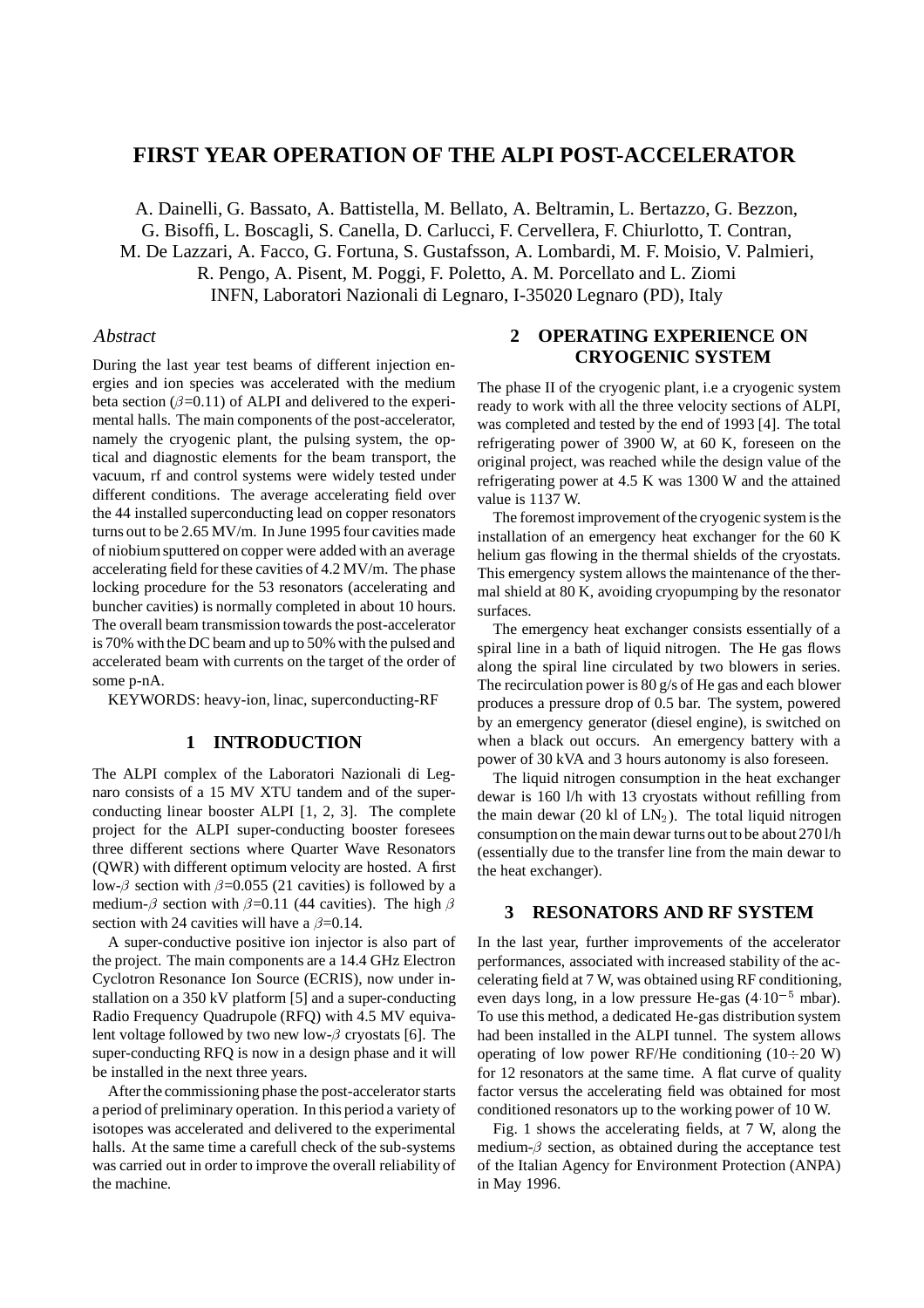The poor performance of some resonators is connected to a set of copper substrates which were revealed to have diffuse defects due to bulk porosity. This was soon realized but the resonators were still mounted on the machine in order to test the overall reliability of the RF system. In other words, all the produced cavities were accepted with the intention that, after one year of test, the more poorly performing cavities would be replaced by new ones.

The lead-plated cavities have shown good reliability, remaining locked for days at the maximum field with the chosen phase.



Figure 1: Accelerating fields at 7 W in the medium- $\beta$  resonators of the ALPI post-accelerator on the acceptance test of May 1996.

### **4 CONTROL SYSTEM**

The commissioning of ALPI put in evidence the need for some improvements in the control of the two principal subsystems, i. e. the cryogenic system and the RF system.

The major implementation concerning the control of the cryogenic system was the automatic refilling of the liquid helium. The procedure allows the maintenance of the level of the liquid helium in the reservoir of each tank around a user-defined set- point. Usually the pre-defined level is set in the range between  $50\% \div 70\%$ . The sampled-time control procedure is based on the classical proportional feedback algorithm between the level error and the proportional valve position.

The RF system is now equipped with an alarm management system running on VME in a VxWorks environment and recording and displaying processes on a UNIX workstation. The real-time tasks on the VME system execute periodic local checks and force an automatic shut-down of power amplifiers when a steady alarm condition is detected. The UNIX processes gather, display and store alarm messages acquired through the network from the distributed

VME system.

The sequence of actions for the amplitude and phase lock of RF cavities are also automated. In the first months of 1995, they were extensively tested during the cavity tuning. The procedures allow one to look for the self-exciting condition for the QWR's, to scan the loop-phase parameter looking for the resonance peak, to set the quiescent power in order to nullify the amplitude error and finally to move the slow mechanical tuner for the QWR tuning with a maximum frequency error smaller than 2 Hz.

## **5 BEAM TRANSPORT AND ACCELERATION**

The pulsing system [7] had an overall reliable behaviour for each component, namely the double drift buncher, the sweeper, the post-chopper and the passive cavity.

The pulsing system, together with the superconducting cavity of the high energy buncher, are normally able to focus longitudinally the bunches at the ALPI input to about less than 300 ps and with losses on the vertical slits of the post-chopper of about 45% of the continuous beam.

The two central resonators of the rebuncher cryostat are normally set up at fields usually around 1 MV/m. With these fields, the bunch length at the beginning of the high energy branch turns out to be of the order of 300 ps.

The average beam transmission across the internal Ubend is usually around 80% while in the high energy branch is usually above 90%.

The time structure after the extraction line, before the experimental halls, was measured with different beams and, without any rebunching, it turned out to be made of bunches of about 2 ns wide separated by 200 ns and with a ratio of the number of particles between two subsequent pulses to the particles in the leading bunches of less than  $10^{-4}$ .

The beam currents were in the range of few p-nA for all the beams delivered to the targets in the experimental halls.

#### **6 TEST BEAMS**

In march 1995 a series of beam tests started to study accelerator performances with some of the ion species normally asked for by the users. In particular, the interest of these beam tests was devoted to control the beam quality on target and its stability in time. A list of the delivered test beams during the last year is reported in Table 1. For all beams, the working phase of the cavity was -20 degrees. The chosen ion species and energies were defined by the normal session of the LNL Physics Advisory Committee following the nuclear physics experiments requested by the users.

As expected, because of different transit time factors, the table shows a higher energy gain per cavity (and per charge unity) for light ions in comparison with heavier ones.